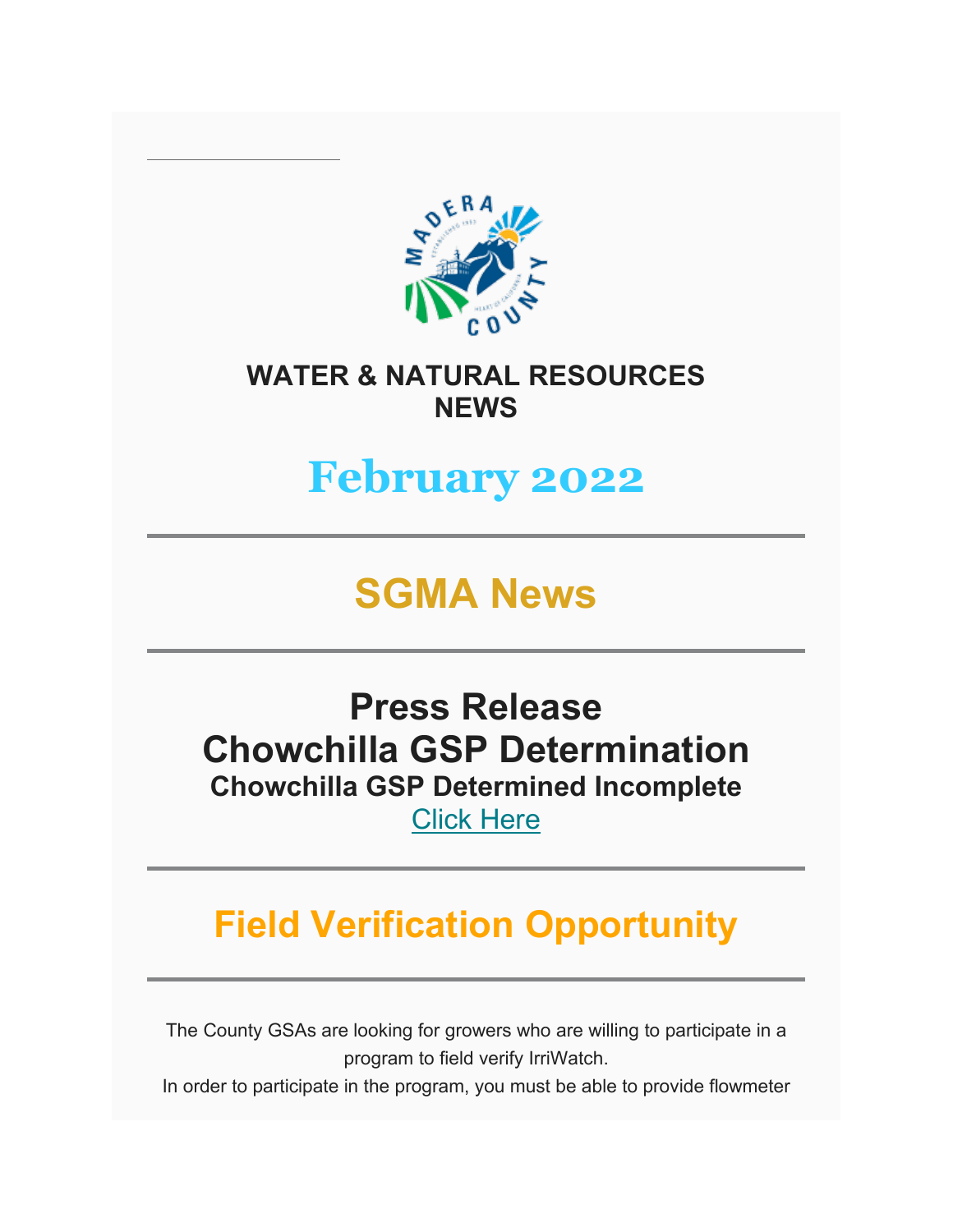data at regular intervals via a smartphone based mobile data collection platform. Data should be submitted monthly, and will include the flowmeter GPS location, an entry of the flowmeter totalizer value, a picture of the totalized value, and a selection of the totalizer units.

The flowmeters must be installed and maintained to the manufacturers standards and be calibrated within two years of participation. Upon sign-up, you will be asked to provide a diagram of your fields and which flowmeter is measuring the applied water to which field(s). There must be a clear understanding of which flowmeter(s) measure applied water delivered to which field(s), to accurately compare to IrriWatch data. If you have questions or would like more information on how to participate please contact our office: (559) 662-8015.

## **IrriWatch FAQs**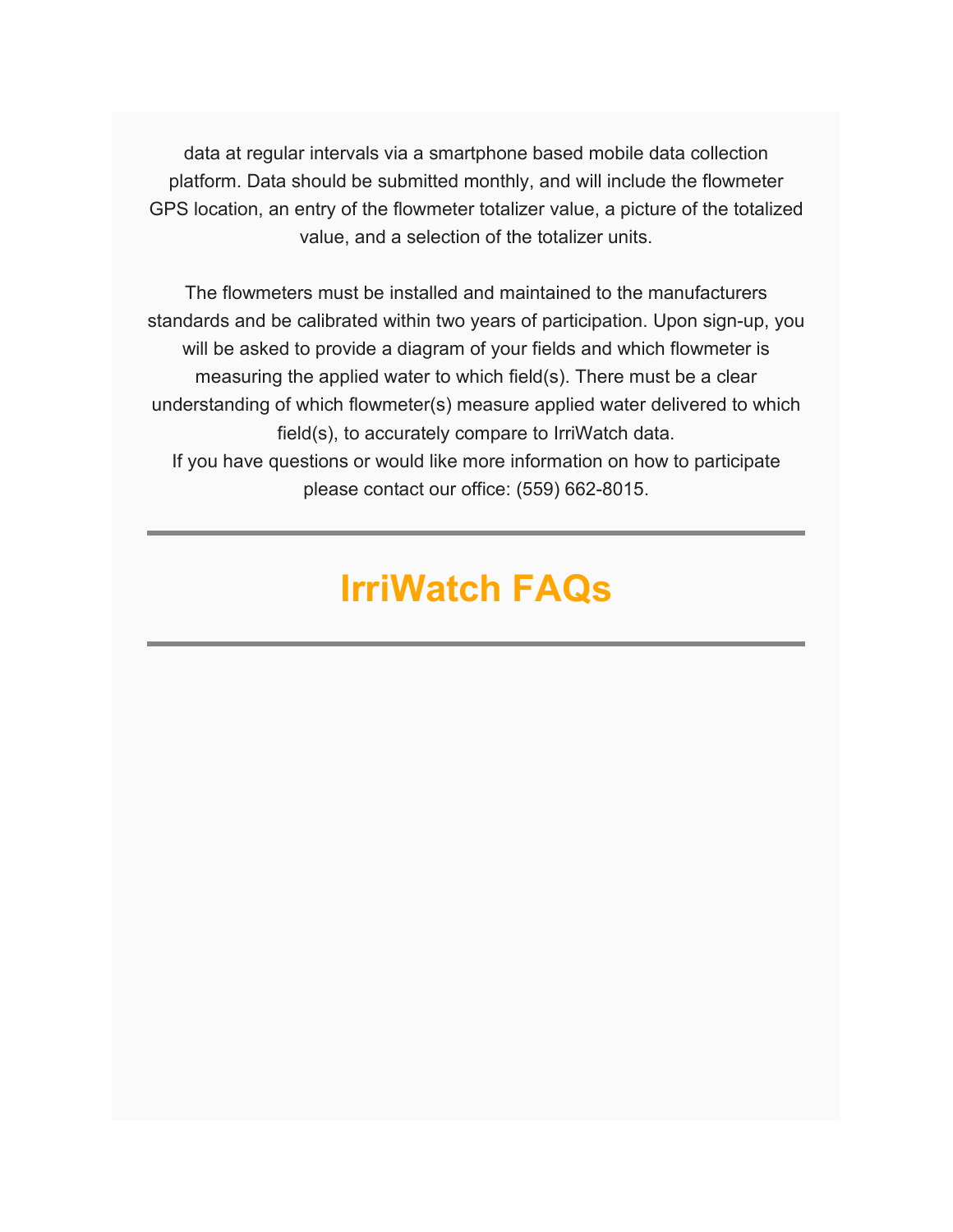#### Q: I stopped irrigating, why does IrriWatch still show ETAW on my fields?

A: ETAW is the evapotranspiration of applied water, which does not directly correlate to irrigation practices in time. Even though you may have stopped irrigating your fields, the plants are still able to transpire water that was previously applied and stored in the root zone.

Q: The assessed and/or irrigated acreage and crop type that I see for my parcels in IrriWatch is not what I believe to be correct. How should I address this?

A: Official acreage and crop data is taken from the Madera County Assessor's Office. Any discrepancies between your APN, irrigated acreage numbers, or actual crop type should be addressed directly with the Assessor's Office, IrriWatch will be periodically updated with the official data from the Assessor's Office. The Assessor's Office can be reached at (559) 675-7654 or assessor@maderacounty.com

#### Q: I sold my property/I just bought property. How do I adjust my parcels in IrriWatch?

A: Property ownership data maintained by the County Assessor's office will be periodically updated in IrriWatch to reflect property transfers. The agreement of how fees payable to the GSA, associated with the property in question, will be transferred and paid must be determined by the parties involved in the sale of the property. The County GSAs are not responsible for transferring or reconciling payments associated with a transfer of title.

Q: Can I register my parcels in IrriWatch if I haven't already?

A: Yes, please email etmeasurement@maderacounty.com with your APN numbers and a preferred email address for your IrriWatch account.

#### Q: My allocation in IrriWatch seems slightly different than my 2021 allocation. What happened?

A: Allocations shown on the IrriWatch platform during 2021 were based on 2016 Statewide crop data irrigated areas from DWR. While often similar to the legal assessed parcel acreages on file with the County Assessor's Office, there can be differences between these acreages. The Groundwater Allocation Reports provided in this mailing correctly use Madera County Assessor's data for the following: (1) total assessed parcel acreage, (2) irrigated acreage, and (3) crop type. IrriWatch and future groundwater allocation reports will continue to use these Assessor's data in 2022 and future years. Contact the Madera County Assessor's Office at (559) 675-7710 or assessor@maderacounty.com for information or to make any modifications. Importantly, IrriWatch's ETAW measurements are unaffected by these changes; only the allocation calculations are impacted.

#### Q: Some graphs and reports aren't available in IrriWatch. Where did these go?

A: Based largely on grower feedback, IrriWatch is currently updating several reports and ways to view allocations and ETAW on a parcel and farm unit level. Once these updates are finalized, additional information and training will be provided. Final allocation and ETAW data for 2021 is provided on the attached groundwater allocation reports.

#### Q: Should I plant cover crops? Will they affect my ETAW?

A: The County GSAs recognize the importance of and benefits provided by cover crops. The GSA does not offer advice on what should or should not be planted. It should be noted that cover crops are plants that transpire water. In addition to increasing soil fertility, it should also be noted that cover crops may (1) increase infiltration capacity (and thereby decrease runoff), (2) increase soil water holding capacity, and (3) decrease evaporation from bare soil. Growers will need to weigh all of these factors when deciding to plant cover crops.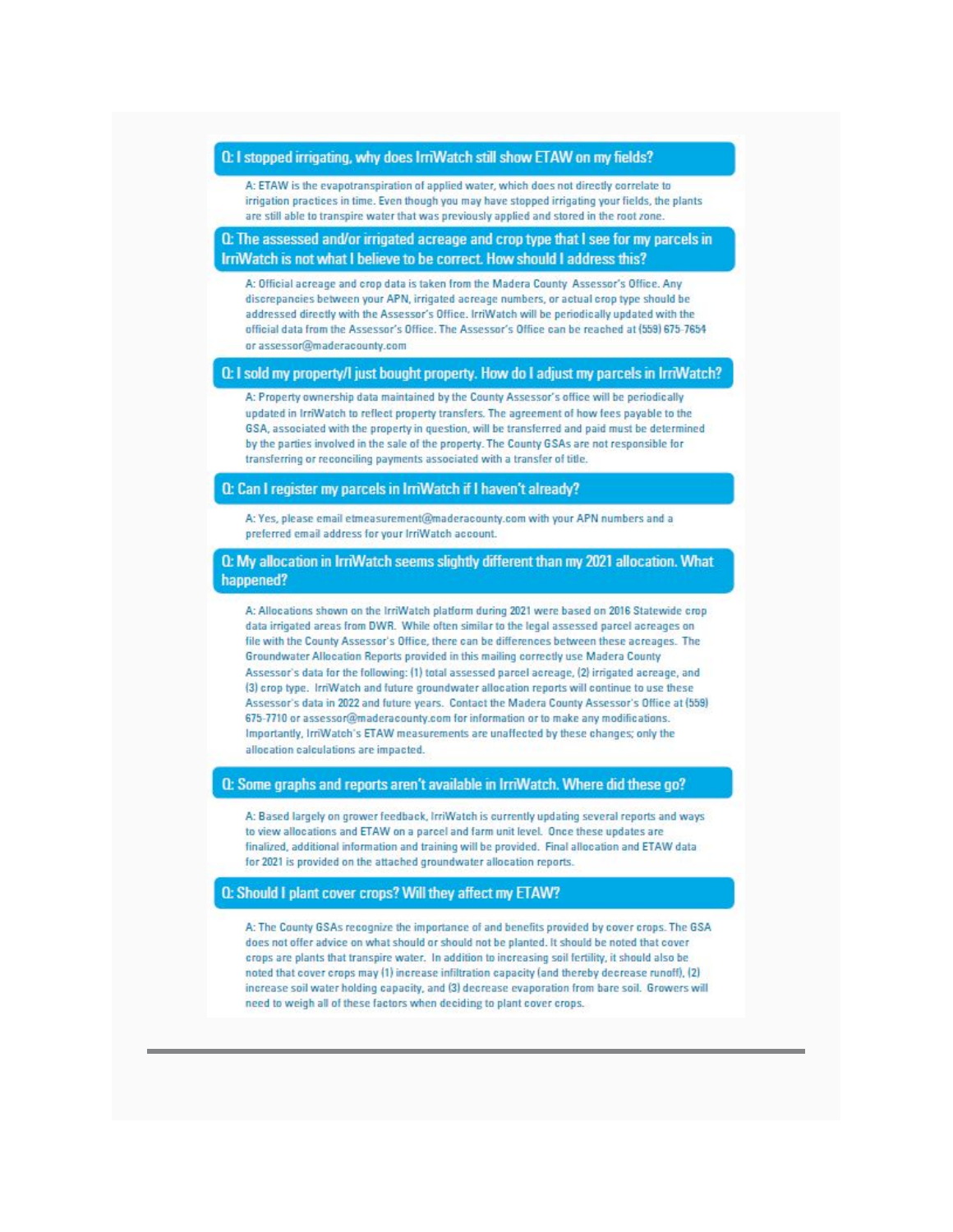### **Madera County GSA 5-Year Allocation Schedule**

| <b>Madera County GSA:</b> | <b>Inches of ETaw</b>            |                                      |                                         |
|---------------------------|----------------------------------|--------------------------------------|-----------------------------------------|
| Year                      | <b>Madera</b><br><b>Subbasin</b> | <b>Chowchilla</b><br><b>Subbasin</b> | <b>Delta-Mendota</b><br><b>Subbasin</b> |
| 2021                      | 28.3                             | 26.7                                 | 19.8                                    |
| 2022                      | 28.0                             | 26.3                                 | 19.6                                    |
| 2023                      | 27.7                             | 25.9                                 | 19.3                                    |
| 2024                      | 27.4                             | 25.5                                 | 19.1                                    |
| 2025                      | 27.1                             | 25.1                                 | 18.9                                    |

#### ETaw:

Volume of applied water that is transpired by plants and evaporated from the soil (consumptive use). Measured by remote sensing, including satellites.

# **The Drought ... Year 3**

After a soaking wet December that ended fire season, delivered more than 15 feet of snow to the Sierra Nevada, and boosted hopes that California's severe drought might be coming to and end, dry weather is back, in a big way. Like a baseball player stuck in a hitting slump, it hasn't rained significantly in weeks, since Jan. 4. Although reservoirs received a nice boost from big storms in December and late October, they still remain well below normal levels in most parts of the state. Time to start sweating that the state's two-year drought might be turning into a three-year drought? Not yet, say experts.

California is nearing that make-or-break point to pick up some rain and snow totals. January has turned out to be a total bust for big storms, continuing that winter whiplash of wet to dry weather. Almost all the gains we've made reducing the severity of our two-year drought came from storms in October and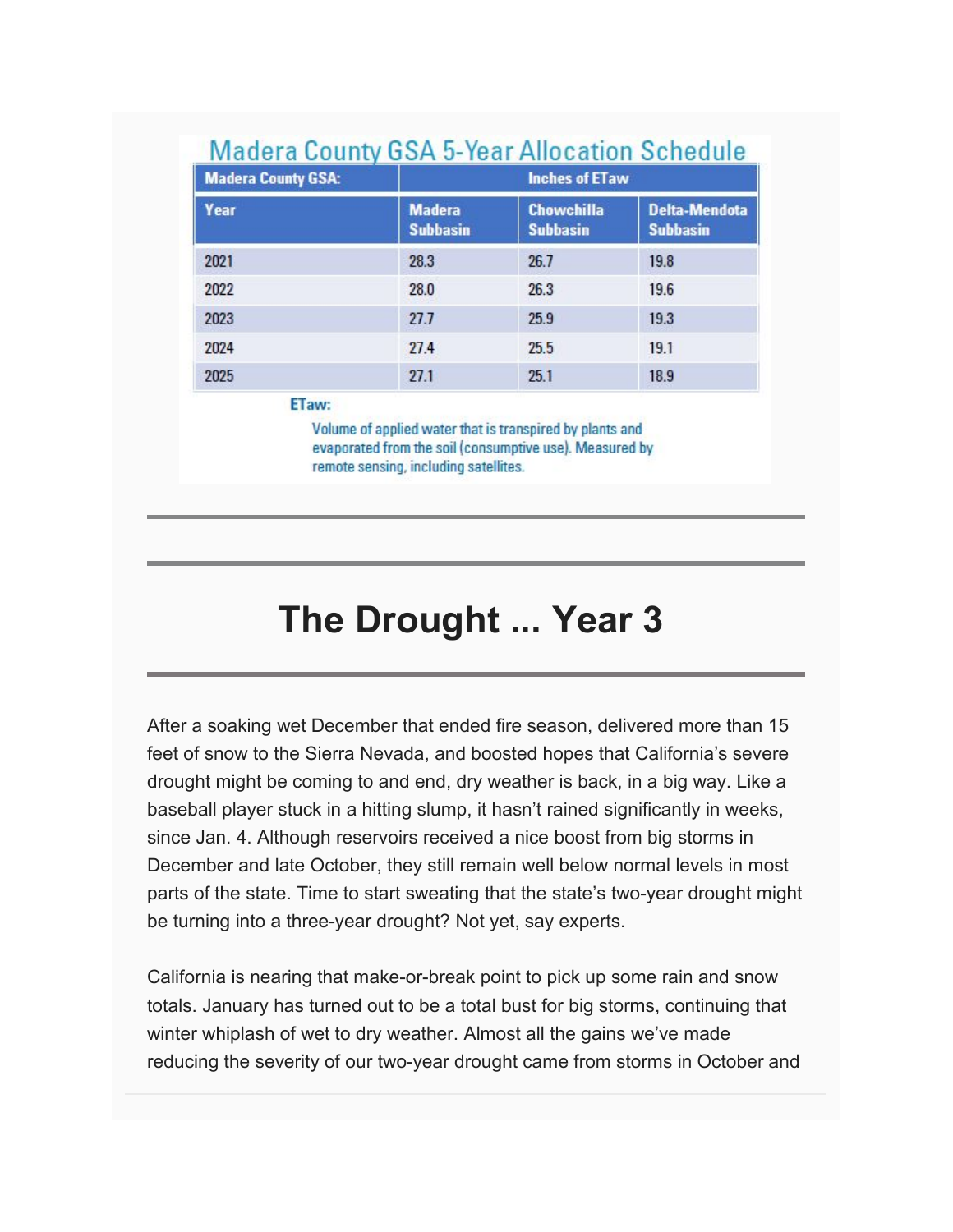December…. Since January and February are historically the wettest months of the year, there's still a chance to get back on track.

Click here for more information - [Droughts, Explained](https://www.maderacountywater.com/drought/)



## **RESOURCES AVAILABLE TO WELL OWNERS IN MADERA COUNTY**

Has your well gone dry? Are you worried about your well going dry? Most resources are available for free.

Residents of Madera County and the Central Valley who have been affected by the impacts of the drought have immediate resources available to help maintain their access to drinking water. These funds come from the State Water Resources Control Board and most are free to you. Resources include: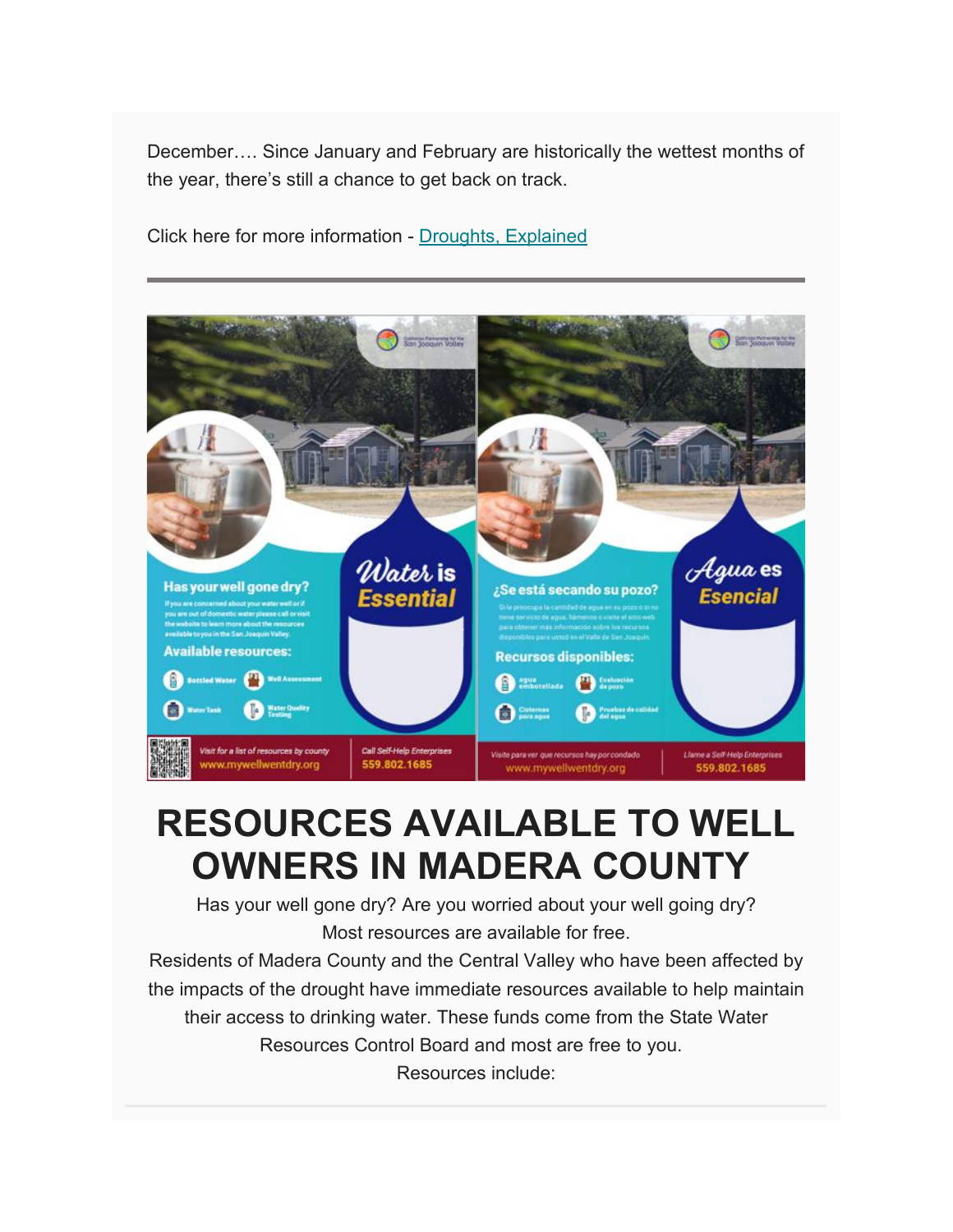Bottled Water Water Tanks Water Assessment Testing Water Quality Testing If you are concerned about your well or out of water for your home, visit [www.mywellwentdry.org](http://www.mywellwentdry.org/) for a list of resources by county or call [Self-Help](https://maderacountywater.us19.list-manage.com/track/click?u=58cfa0ba8c3919b95f24fac11&id=6c9c270fa2&e=f787005428)  [Enterprise](https://maderacountywater.us19.list-manage.com/track/click?u=58cfa0ba8c3919b95f24fac11&id=6c9c270fa2&e=f787005428) at 559-802-1285 or 559-802-1685.

## **Septic Systems**

Leaking or poorly maintained septic systems are a very dangerous form of pollution. Septic systems work with the surrounding soil to filter the liquid layer of waste from a private home. When the system is broken or has completely failed, solid, undigested particles of waste leach into the soil. This severely disrupts the balanced process of absorption and filtering causing harmful bacteria, excess nutrients, and active viruses to travel into the groundwater. The leakage can also cause the liquid waste to bubble up to the surface, causing yards to become contaminated and even flood with liquid waste.

Stormwater runoff can easily carry the liquid waste to the storm drains and directly to the local water ways. These excess nutrients and pathogens are not only hazardous to wildlife and detrimental to water quality, but they also pose a public health risk. The US Environmental Protection Agency warns that when a person comes in contact with septic system contaminated water, they are at risk of developing eye or ear infections, gastrointestinal disease, or even hepatitis.

In order to avoid risking public health and damaging the ecosystems, the EPA suggests having septic systems inspected every 3 years and emptied as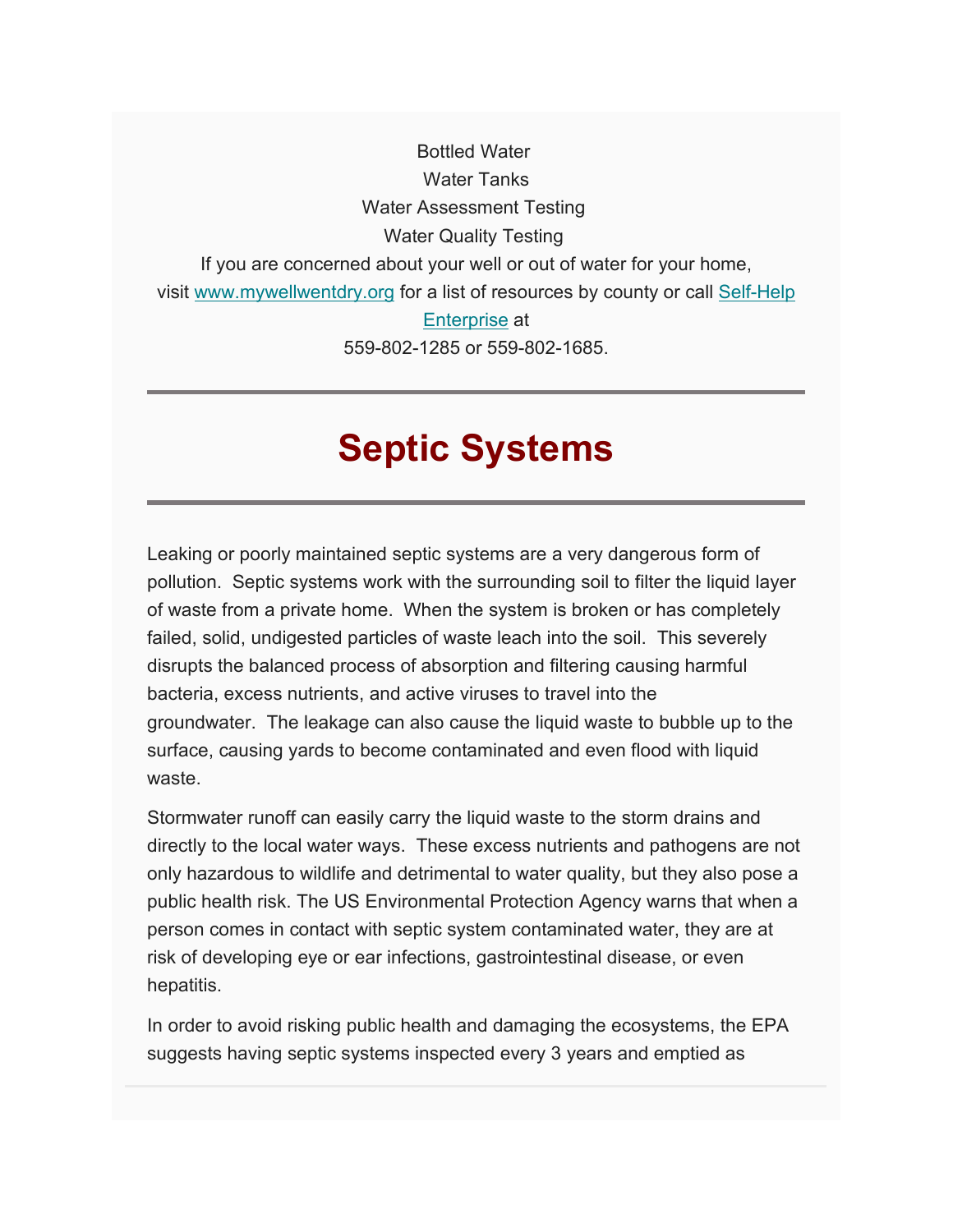needed. Additionally, it is important never to dispose of hazardous waste in sinks or toilets.

[See the Madera County Liquid Waste webpage for more info on hazardous](https://www.maderacounty.com/government/community-economic-development-department/divisions/environmental-health-division/liquid-waste-program) 



### **PARTNER ORGANIZATION JOB OPPORTUNITIES**

Interested in working on issues related to resource management here are links to Partner Organizations who currently have positions open. Ideal candidates have experience/knowledge with key land management strategies, water issues, agriculture, and/or understand topics on wildfire resilience, landscape restoration, and collaboration.

[American Forests](https://www.americanforests.org/jobs/)

Careers – [California Association of Resource Conservation Districts \(carcd.org\)](https://carcd.org/about-us/careers/) [Coarsegold Resource Conservation District](https://crcd.org/jobs/) [Natural Resource Conservation Service](https://www.usajobs.gov/) - USA Jobs [Yosemite/Sequoia Resource Conservation and Development Council](https://ysrcandd.org/get-involved/careers/)

### **If You Need Us**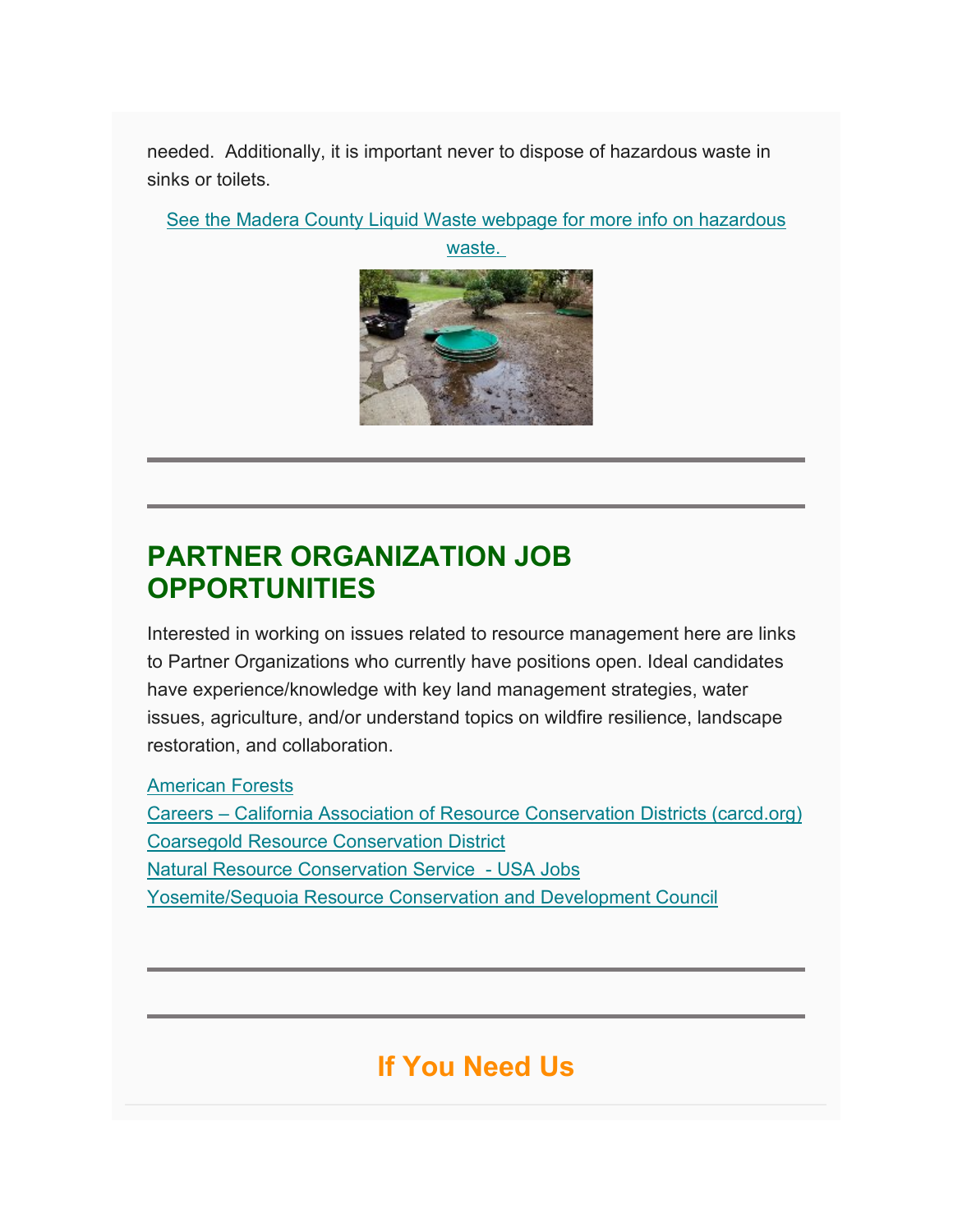**The Water & Natural Resources office is located on the third floor of the County Government Center. Water and Natural Resource staff can be reached at 559-662-8015 or you can visit us on-line at** 

**-** [maderacountywater.com.](https://www.maderacountywater.com/)



Snow day on Deadwood, Highway 41 heading north to Oakhurst.

#### **Upcoming Events and/or Meetings**

**Please check the website through the links below for meeting announcements and schedules or for telephone numbers to call and check on meeting times and locations with the agencies.**

[Chowchilla Subbasin](https://www.maderacountywater.com/chowchilla-subbasin/)

[Chowchilla Water District GSA](https://www.cwdwater.com/index.php/sustainable-groundwater-management-act/122-cwd-sustainable-groundwater-management-act)

[Clayton Water District](https://claytonwd.com/)

[Coarsegold Resource Conservation District](http://www.crcd.org/)